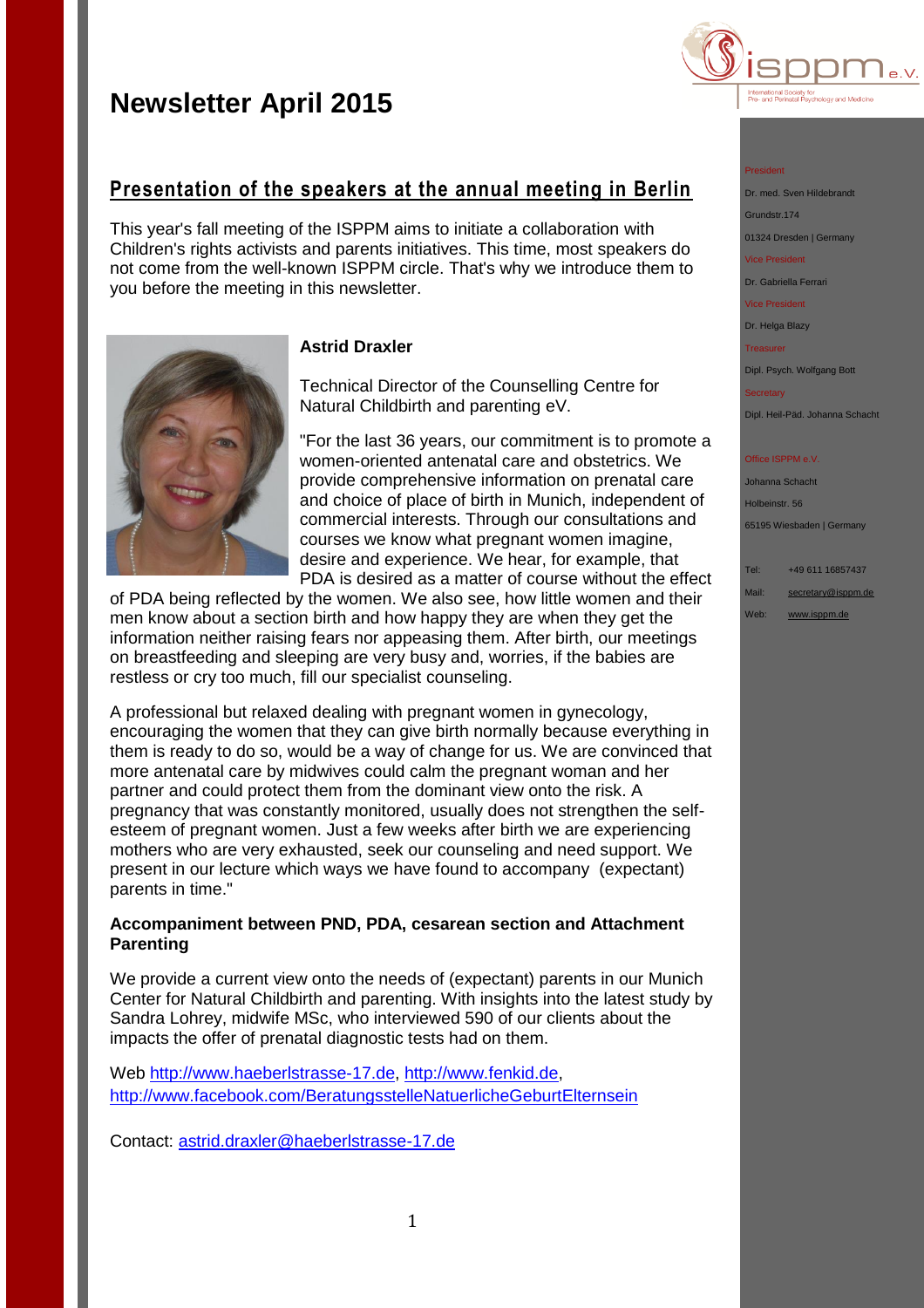## **Meeting of the Extended Board in Wiesbaden**

The meeting of the people engaging in the ISPPM eV took place in a very constructive, open and friendly atmosphere at the last weekend in March. The participants discussed important issues for the future of our society.

Sven Hildebrandt has announced that he will not be available for reelection, so there will be a change of Chairman of the Company at the board elections in late 2016.

The minutes of the Boards meeting will be sent to members on request.

Our long-time member Dr. Jeno Raffai deceased in Szentendre on 3 April. We grieve with his wife and three children.

## **Obituary Jenő Raffai**

Dr. phil. Jenő Raffai was born in 1954 in Szombathely. After studying psychology (MA 1983) and finishing a PhD (1986), he worked on the child and adolescent psychiatric ward in Ujpest Hospital, the National Institute of Psychiatry and Neurology, Budapest, then as a psychoanalyst in private practice. He was a member of the Hungarian Psychoanalytic Society and the International Society for Prenatal and Perinatal Psychology and Medicine eV.

Together with the psychoanalyst György Hidas he developed the method of binding analysis, which helps expectant mothers and parents into intimate contact with the unborn baby and allows favorable development opportunities for the baby. He taught at the Semmelweis University Budapest and held training courses in binding analysis in Heidelberg and Vienna since 2004. The book of both psychoanalysts was issued in German translation im Psychosozial-Verlag (2006) under the title "Nabelschnur der Seele": Psychoanalytisch orientierte Förderung der vorgeburtlichen Bindung zwischen Mutter und Baby.

Three anthologies with case studies have been published from the Cologne meetings for binding analysis up to now. The book "Collected Essays" of Jeno Raffai is currently in print.



#### President

Dr. med. Sven Hildebrandt

Grundstr.174 01324 Dresden | Germany

Vice President

Dr. Gabriella Ferrari

Vice President

Dr. Helga Blazy

**Secretary** 

**Treasurer** 

Dipl. Psych. Wolfgang Bott

Dipl. Heil-Päd. Johanna Schacht

### Office ISPPM e.V.

Johanna Schacht Holbeinstr. 56 65195 Wiesbaden | Germany

Tel: +49 611 16857437

Mail: [secretary@isppm.de](mailto:secretary@isppm.de)

Web: [www.isppm.de](http://www.isppm.de/)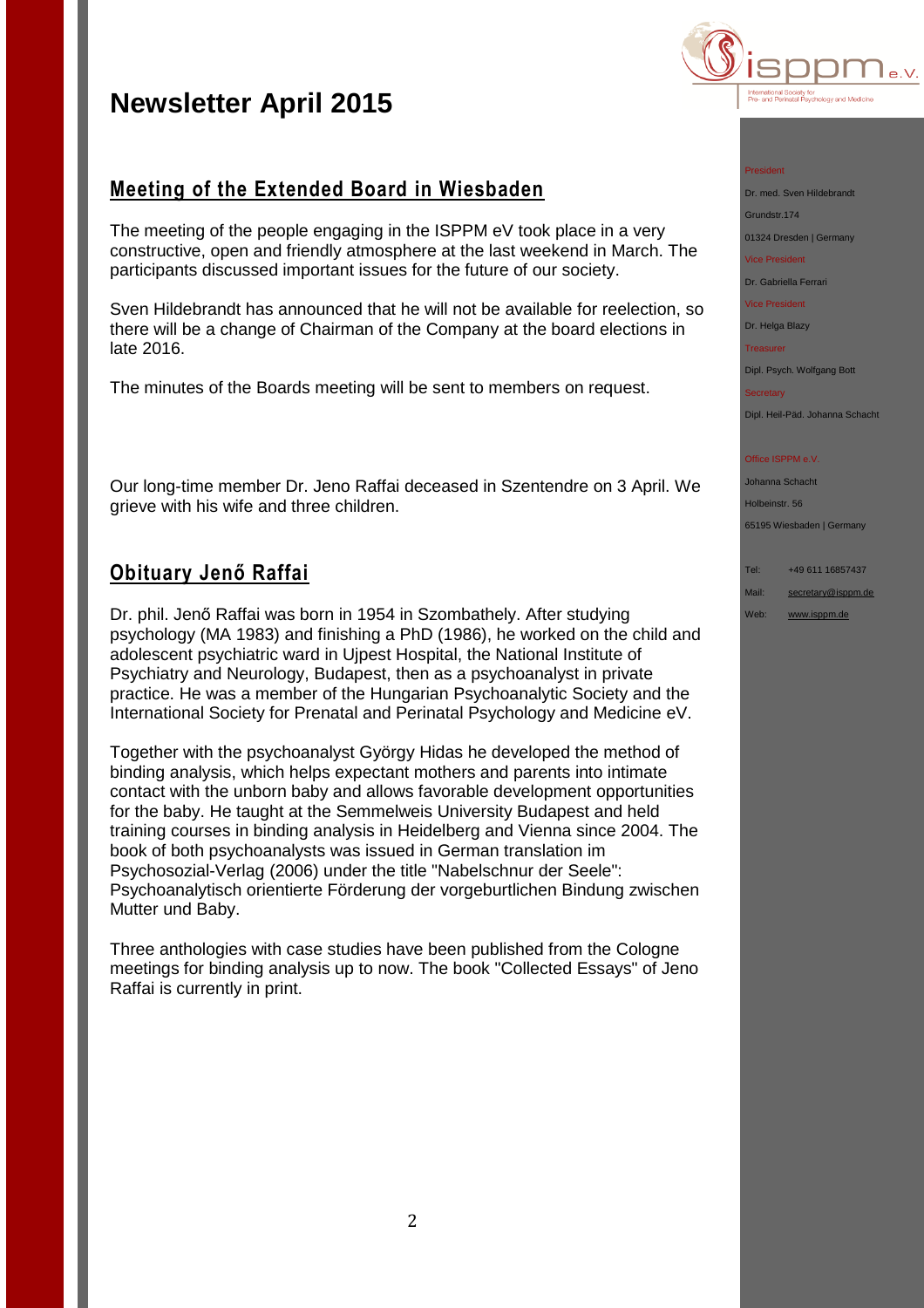We have set up a closed group on facebook, "isppm members forum": <https://www.facebook.com/groups/1524322761189091/>

This group is a communication space for isppm members, for networking and mutual support in all issues.

APPPAH Newsletter Spring: [https://birthpsychology.com/system/files/newsletters/spring2015-1\\_0.pdf](https://birthpsychology.com/system/files/newsletters/spring2015-1_0.pdf)

Interesting insights into our sister organization can be found in this presidentsletter: <https://birthpsychology.com/news/presidents-letter>

Other recent posts from our fields and network are always available on our [Facebook-page.](https://www.facebook.com/pages/ISPPM-eV/124066644364106)

## **Events Diary**

## **Dates isppm e.V.**

**09 / 10th May 2015: Working Meeting of AG Prenatal Psychotherapy and Psychosomatics in Tübingen**

If you are interested to cooperate, may get in touch with Martina Gellert: [martina.gellert@arcor.de,](mailto:martina.gellert@arcor.de) Marita Klippel-Heidekrüger: [klippelheidekrueger@hotmail.com](mailto:klippelheidekrueger@hotmail.com) or Ludwig Janus: [janus.ludwig@gmail.com](mailto:janus.ludwig@gmail.com)

### **23 - 25 October 2015: Annual Conference in Berlin "I feel - therefore I am"**

**Friday, Oct. 24 18.00 – 21.00 h Members Assembly** parallel film Presentation **21.15 h** Come Together

**Saturday, Oct. 24, 9.00 h – Sunday, Oct. 25, 12.30 h Main program** Keynote spreakers: Rien Verdult, Gabi Stoecken, Colette Mergeay, Reinald Eichholz, Erika Feyerabend

The conference language will be German with English power point presentations and abstract manual.

The preliminary program will be online soon, and you will be able to register easily online.

[http://www.isppm.de/en/](http://www.isppm.de/en/23-25-october-2015-annual-conference-in-berlin/)



### President

Dr. med. Sven Hildebrandt

Grundstr.174

01324 Dresden | Germany Vice President

Dr. Gabriella Ferrari

Vice President

Dr. Helga Blazy

**Treasurer** Dipl. Psych. Wolfgang Bott

**Secretary** 

Dipl. Heil-Päd. Johanna Schacht

### Office ISPPM e.V.

Johanna Schacht Holbeinstr. 56 65195 Wiesbaden | Germany

Tel: +49 611 16857437 Mail: [secretary@isppm.de](mailto:secretary@isppm.de)

Web: [www.isppm.de](http://www.isppm.de/)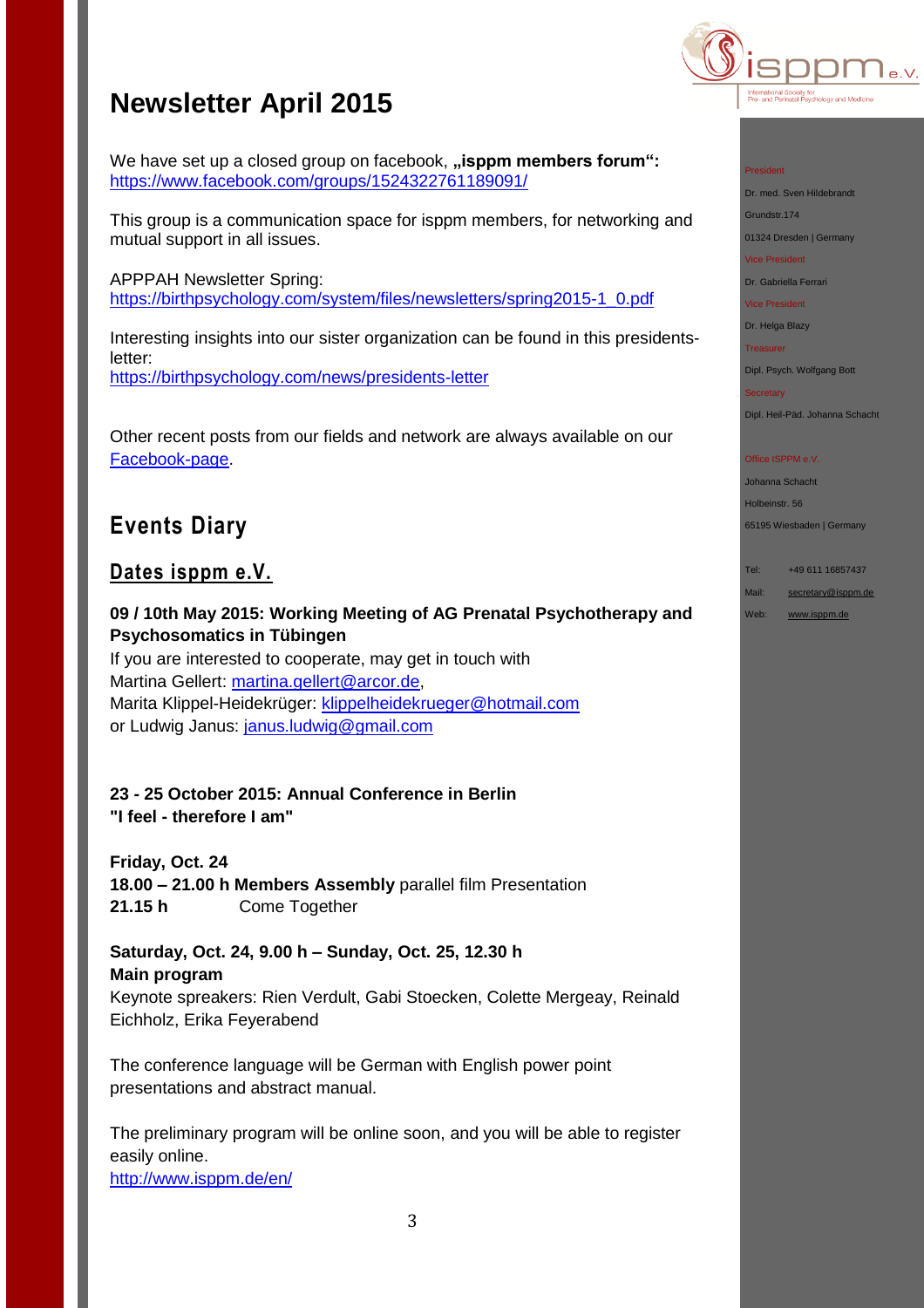**10 to 12 June 2016 Bonding Analysis Conference in Cologne** Contact: Helga Blazy [nc-blazyhe@netcologne.de](mailto:nc-blazyhe@netcologne.de)

## **Dates Conferences and Congresses**

**Thursday, May 7, 2015, 08.45 am – 05.30 pm** NUTRITION AND PRETERM BIRTH A Satellite Symposium of PREBIC (Preterm Birth International Collaborative) A "ONE DAY SIMP" Meeting Modena, Italy [http://www.mediacomcongressi.it](http://www.mediacomcongressi.it/)

**May 8 – 10, 2015** 10. Fachtagung für Primäre Prävention und Körperpsychotherapie **Frühe Prägungen** Eltern – Säugling – (Körper-)Psychotherapie im Dialog Oldenburg, Germany Information and registration: ZePP, [http://www.zepp-bremen.de,](http://www.zepp-bremen.de/) e-mail: [kontakt@zepp-bremen.de](mailto:kontakt@zepp-bremen.de)

**May 15 – 16, 2015** SERBIAN GOVERNMENT, MINISTRY OF EDUCATION, SCIENCE AND TECHNOLOGICAL DEVELOPMENT Institute for Experimental Phonetics and Speech Pathology, Belgrade, Serbia In cooperation with ISPPM **1st International Congress on Psychic Trauma: Prenatal, Perinatal & Postnatal Aspects (PTPPPA 2015)** Belgrade, Serbia <http://www.iefpg.org.rs/konferencije.html>

**May 21 – 23, 2015** 2nd European Congress on Intrapartum Care Porto, Portugal [http://www.ecic2015.org](http://www.ecic2015.org/)



### President

Dr. med. Sven Hildebrandt

Grundstr.174

01324 Dresden | Germany Vice President

Dr. Gabriella Ferrari

Vice President

#### Dr. Helga Blazy

**Treasurer** 

Dipl. Psych. Wolfgang Bott

**Secretary** Dipl. Heil-Päd. Johanna Schacht

### Office ISPPM e.V.

Johanna Schacht Holbeinstr. 56 65195 Wiesbaden | Germany

Tel: +49 611 16857437 Mail: [secretary@isppm.de](mailto:secretary@isppm.de)

Web: [www.isppm.de](http://www.isppm.de/)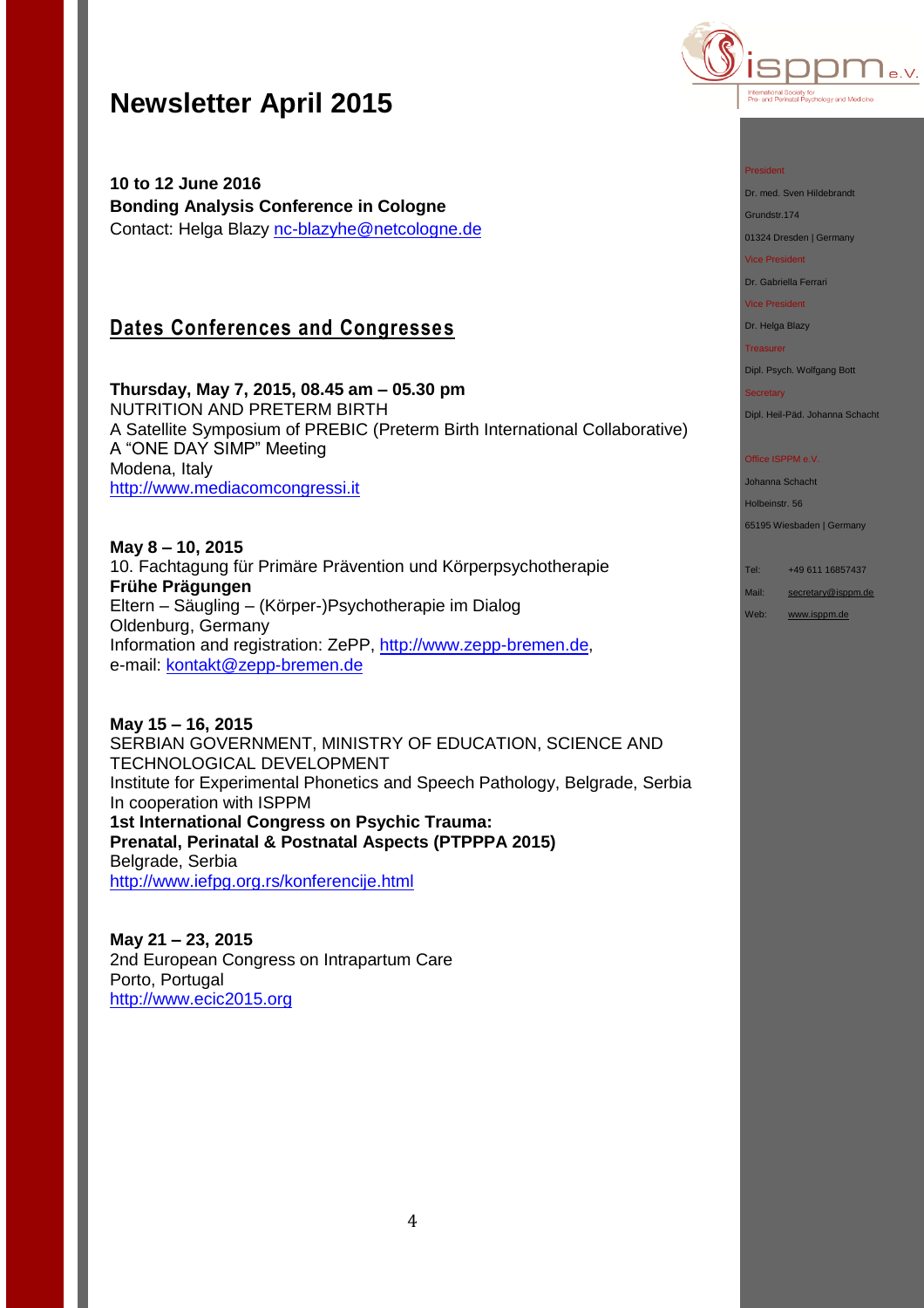



### **December 3 – 6, 2015** APPPAH's 19th International Congress **Birth and Society: How Birth Impacts Society and how Society Impacts Birth.** Keynote Speakers: Thomas Verny, MD, DPsych., DHL, FRCPC, FAPA, Barbara Findeisen, Dr. Jaak Panksepp, Dr. Gerlinde A. S. Metz, Robbie E. Davis-Floyd, PhD, Michael Mendizza**,** Karen Strange, CPM, Jeanne Ohm, D.C., and Peter Prontzos, PhD

[Registration here](http://r20.rs6.net/tn.jsp?f=001ow1wkvozei_88VPX53sV2VFa_ZuxEIVEKa01uLsN1mbdQzyyQdhs_FXedW1fhcbR0cAnBWKAa58XC3PwfiugTa1u-MPUS6Vonsz2fJNfQoB35pjIsF_7lD1CN_qw8TKu7v5JAd5plpwt_sJH1Yde9EazKKjwqyMJ21kbRBK73s3eVNH4L1EyhKr9FAjjkUSl1fgyAKzNeZsbRxoBWUe7j8en6Y0oQ_VI&c=LWshyrIfwgT0SZxQf9pomHGUyyn_Wvxtp2RWpyiRrhc-6I_2N51Iww==&ch=fzqAY8gzqrfAbvVlvh6O_uf6Y0uhLqpZVtR_fAmpQsLRiSXUV-TJkQ==)

### **Save the Dates 2016:**

**January, 2016 Human Rights in Childbirth: India Conference** Bangalore, India [humanrightsinchildbirth.com/india-conference/](http://humanrightsinchildbirth.com/india-conference/)

**January 14-17, 2016 The World Congress on Recurrent Pregnancy Loss (WCRPL 2016)** Cannes, France



[www.wcrpl.com](http://www.wcrpl.com/)

**May 29 - June 2, 2016 15th WAIMH World Congress Infant Mental Health in a rapidly changing world: Conflict, adversity, and resilience** Hosted by Israeli and Palestinian Infant Mental Health Associations Prague



**ILE INFANT MENTAL HEALTH** The Congress is organized by WAIMH in cooperation with the Israeli Infant<br>Mental Health Affiliate and Palestinian Infant Mental Health specialists.

#### President

Dr. med. Sven Hildebrandt

Grundstr.174

01324 Dresden | Germany

Vice President

Dr. Gabriella Ferrari

Vice President

Dr. Helga Blazy

**Treasurer** Dipl. Psych. Wolfgang Bott

Dipl. Heil-Päd. Johanna Schacht

### Office ISPPM e.V.

Johanna Schacht Holbeinstr. 56 65195 Wiesbaden | Germany

Tel: +49 611 16857437 Mail: [secretary@isppm.de](mailto:secretary@isppm.de)

Web: [www.isppm.de](http://www.isppm.de/)

5